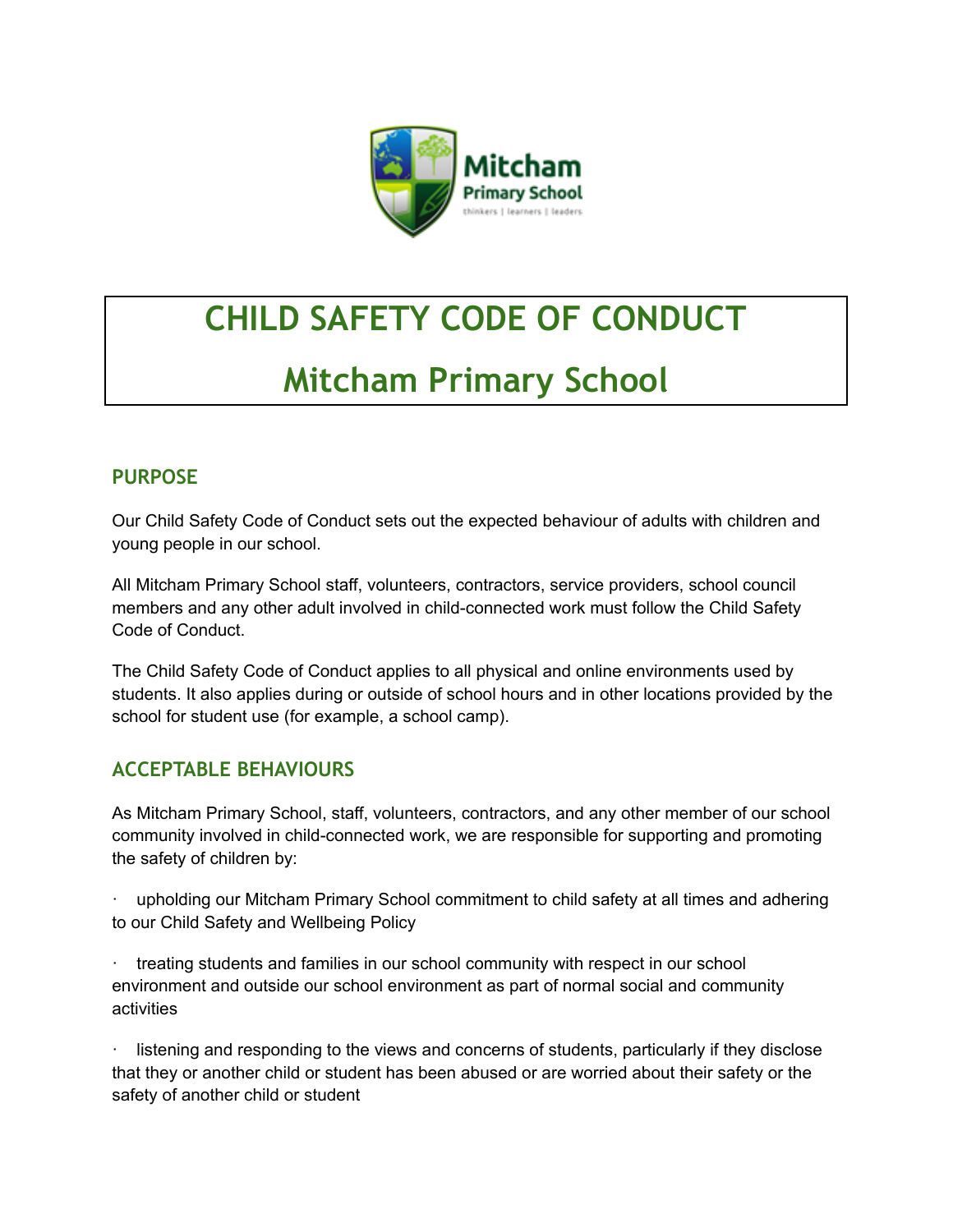· promoting the cultural safety, participation and empowerment of Aboriginal students, students with culturally and/or linguistically diverse backgrounds, students with a disability, international students, students who are unable to live at home and lesbian, gay, bisexual, transgender and intersex (LQBTIQ+) students

ensuring, as far as practicable, that adults are not alone with a student – one-to-one interactions between an adult and a student are to be in an open space or in line of sight of another adult.

· reporting any allegations of child abuse or other child safety concerns to the child safety champion.

· understanding and complying with all reporting and disclosure obligations (including mandatory reporting) in line with our child safety [responding](https://docs.google.com/document/d/1UdtWR7ipR3px1BP2xTdp8Hxu2kajqqm5FZw_0EZkHsA/edit?usp=sharing) and reporting policy and [procedures](https://docs.google.com/document/d/1UdtWR7ipR3px1BP2xTdp8Hxu2kajqqm5FZw_0EZkHsA/edit?usp=sharing) and the [PROTECT](https://www.education.vic.gov.au/Documents/about/programs/health/protect/FourCriticalActions_ChildAbuse.pdf) Four Critical Actions.

· if child abuse is suspected, ensuring as quickly as possible that the student(s) are safe and protected from harm.

#### **UNACCEPTABLE BEHAVIOURS**

At Mitcham Primary School, staff, volunteers, contractors and member of our school community involved in child-connected work we must not:

· ignore or disregard any concerns, suspicions or disclosures of child abuse or harm

develop a relationship with any student that could be seen as favouritism or amount to 'grooming' behaviour (for example, by offering gifts)

· display behaviours or engage with students in ways that are not justified by the educational or professional context

ignore an adult's overly familiar or inappropriate behaviour towards a student

discuss intimate topics or use sexualised language, except when needed to deliver the school curriculum or professional guidance

· treat a child or student unfavourably because of their disability, age, gender, race, culture, vulnerability, sexuality or ethnicity

· communicate directly with a student through personal or private contact channels (including by social media, email, instant messaging, texting etc) except where that communication is reasonable in all the circumstances, related to schoolwork or extra-curricular activities or where there is a safety concern or other urgent matter